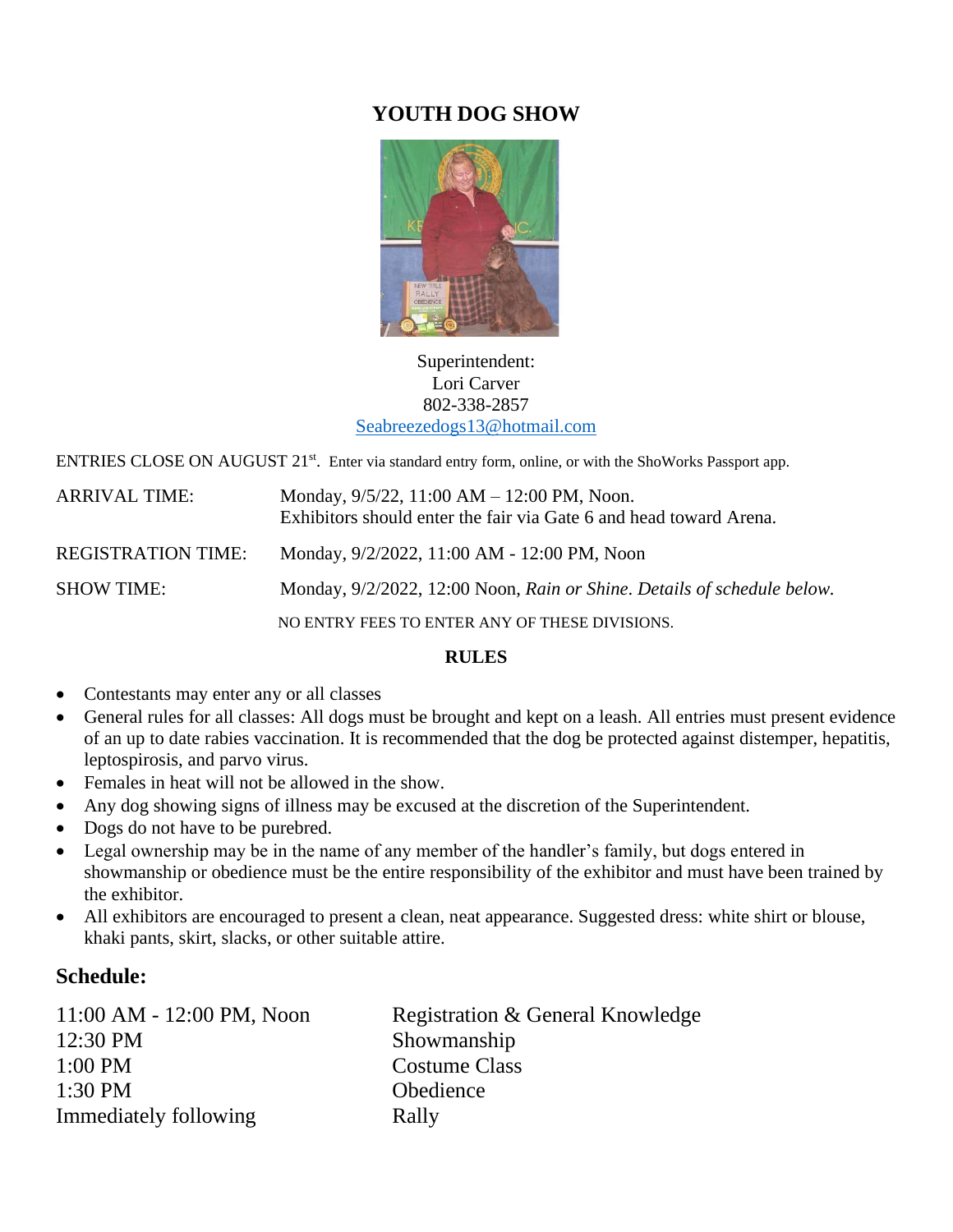## **Fitting and Showmanship - Division 349**

*Dogs to be shown on a martingale leash or suitable light choke chain and cotton web on nylon leash. Both handler and*  dog will be judged. The conformation of the dog is not judged, but general condition and cleanliness is important. *Contestants will be asked general knowledge questions about dogs and dog care.*



#### **Class**

01. Novice Showmanship-*Less than 1-year experience*

02. Intermediate Showmanship-*1-3 years' experience*

03. Advance Showmanship-*More than 3 years' experience*

04. Juvenile Showmanship-*Exhibitor 8 years old & under*

# **Obedience Classes - Division 350**

*All dogs entered in obedience must be trained by the exhibitor. You may enter the same dog in only one obedience class. Dogs to be shown with buckle or suitable chain, leather, or nylon choke collar. A 6-foot leash is required. No dog may be entered for exhibition only.*



# **Class**

01. Sub-novice A-*Beginner handler and beginner dogs.*

*Exercises will include: Heel on leash and Figure 8; Stand for examination; Recall; Sit for 1 minute; Down for 3 minutes. Dog will be on leash for all exercises.*

02. Sub-novice B-*Experienced handlers with beginner dogs.*

*Exercises will be the same as for Sub-novice A.*

03. Beginner Novice-*Certified advancing skills of dogs.* 

*Exercises will include: Heel on Leash & Figure Eight, Sit for Exam, Sit Stay off Leash Handler Walks around the ring, Recall off Leash*

04. Novice–*Certified increased advancing skills of dogs.* 

*Exercises will include: Heel on Leash & Figure Eight, Stand for Examination on Leash, Heel off Leash, Recall off Leash, Sit Stay – Get Your Leash, Sit and Down Stay on Leash Group Exercise.* 05. Graduate Novice-*Certified further advancing skills of dogs.* 

> *Exercises will include: Heel off Leash & Figure Eight, Drop on Recall, Dumbbell Recall, Dumbbell Recall Over High Jump, Recall over Broad Jump, Stay Get Your Leash*

06. Open Class-*For open or utility dogs.*

*Exercises include: Heel off leash & Figure 8; Command Discrimination; Drop on recall; Retrieve on flat; Retrieve over high jump; Broad jump; Stay Get Your Leash*